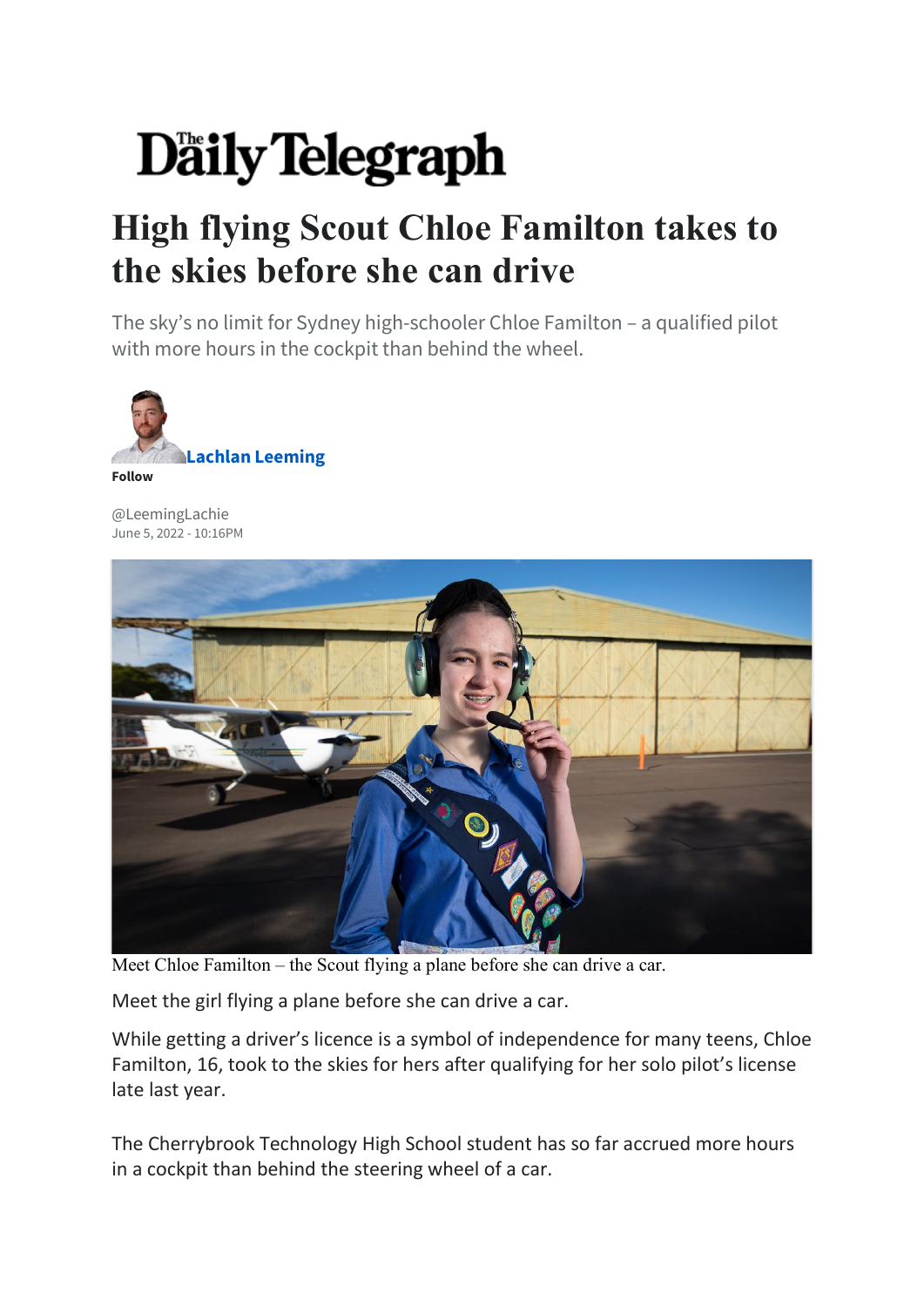Her long-running family passion for aviation was unearthed last year when she attended an open day at Scouts NSW's Air Activity Centre at Camden airport.

"My grandfather was a navigator in the air force in Vietnam War so I guess I'm the third generation to be interested in aviation," she said.



16-year-old and third generation aviator Chloe Familton in the cockpit at Camden airport. Picture: Brendan Read



Chloe recently obtained her full recreational pilot's licence through the Air Activity Centre with her father Scott. Picture: Brendan Read

After attending the Scouts NSW open day, Chloe began training alongside her father Scott, with the pair getting their flying licenses last year.